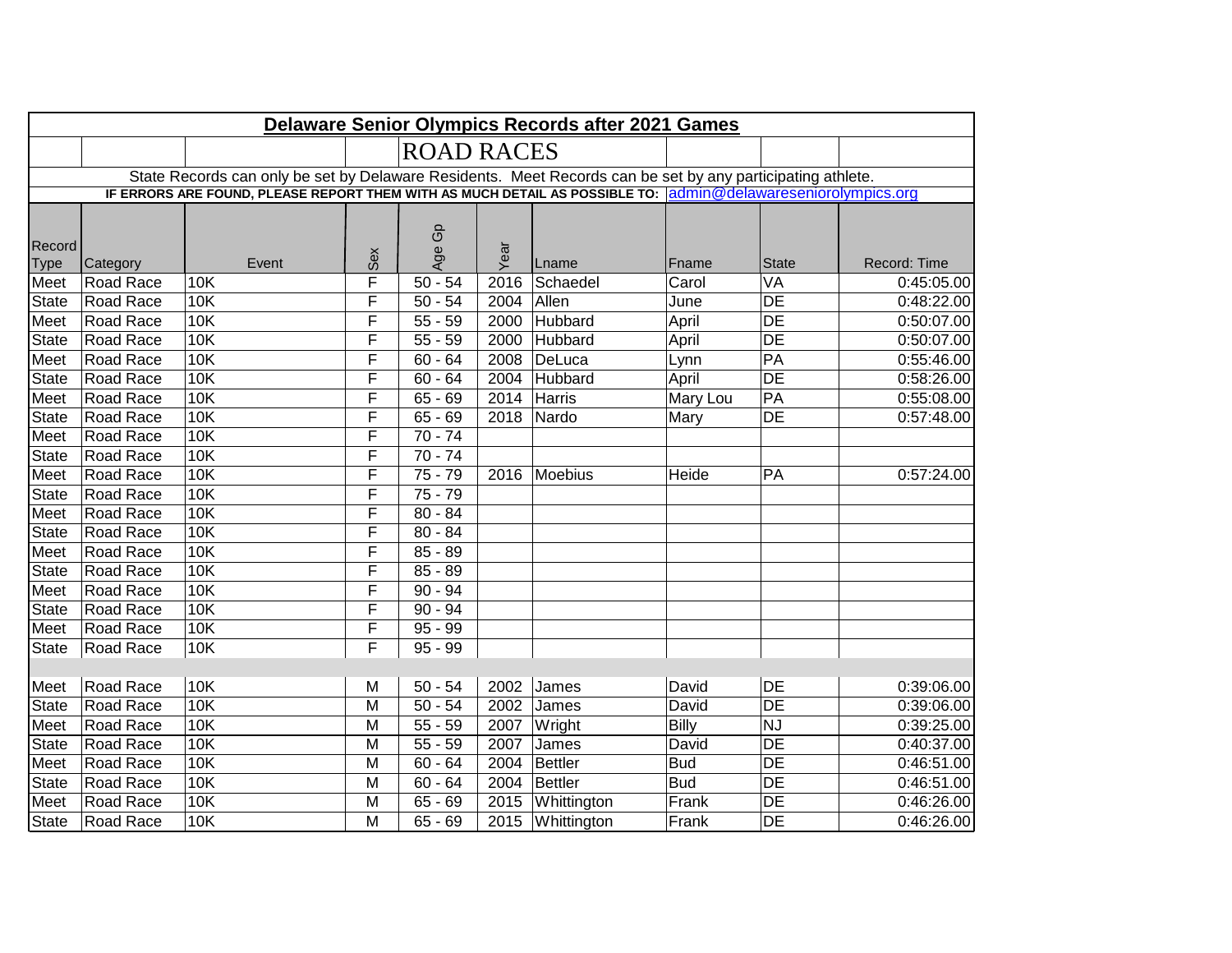| <b>Delaware Senior Olympics Records after 2021 Games</b> |           |                                                                                                            |                                                                                                              |                   |      |               |               |                 |              |  |
|----------------------------------------------------------|-----------|------------------------------------------------------------------------------------------------------------|--------------------------------------------------------------------------------------------------------------|-------------------|------|---------------|---------------|-----------------|--------------|--|
|                                                          |           |                                                                                                            |                                                                                                              | <b>ROAD RACES</b> |      |               |               |                 |              |  |
|                                                          |           | State Records can only be set by Delaware Residents. Meet Records can be set by any participating athlete. |                                                                                                              |                   |      |               |               |                 |              |  |
|                                                          |           |                                                                                                            | IF ERRORS ARE FOUND, PLEASE REPORT THEM WITH AS MUCH DETAIL AS POSSIBLE TO: admin@delawareseniorolympics.org |                   |      |               |               |                 |              |  |
|                                                          |           |                                                                                                            |                                                                                                              |                   |      |               |               |                 |              |  |
|                                                          |           |                                                                                                            |                                                                                                              | G <sub>D</sub>    |      |               |               |                 |              |  |
| Record<br><b>Type</b>                                    | Category  | Event                                                                                                      | Sex                                                                                                          | Age               | Year | Lname         | Fname         | <b>State</b>    | Record: Time |  |
| Meet                                                     | Road Race | <b>10K</b>                                                                                                 | M                                                                                                            | $70 - 74$         | 2000 | Monagle       | Don           | $\overline{DE}$ | 0:48:13.00   |  |
| State                                                    | Road Race | <b>10K</b>                                                                                                 | M                                                                                                            | $70 - 74$         | 2000 | Monagle       | Don           | $\overline{DE}$ | 0:48:13.00   |  |
| Meet                                                     | Road Race | <b>10K</b>                                                                                                 | M                                                                                                            | $75 - 79$         | 2007 | Schultz       | John          | DE              | 0:58:46.00   |  |
| State                                                    | Road Race | 10K                                                                                                        | M                                                                                                            | $75 - 79$         | 2007 | Schultz       | John          | DE              | 0:58:46.00   |  |
| Meet                                                     | Road Race | 10K                                                                                                        | M                                                                                                            | $80 - 84$         | 2013 | Jess          | Ron           | DE              | 1:07:41.00   |  |
| State                                                    | Road Race | 10K                                                                                                        | M                                                                                                            | $80 - 84$         | 2013 | Jess          | Ron           | $\overline{DE}$ | 1:07:41.00   |  |
| Meet                                                     | Road Race | 10K                                                                                                        | M                                                                                                            | $85 - 89$         |      |               |               |                 |              |  |
| State                                                    | Road Race | 10K                                                                                                        | M                                                                                                            | $85 - 89$         |      |               |               |                 |              |  |
| Meet                                                     | Road Race | 10K                                                                                                        | M                                                                                                            | $90 - 94$         |      |               |               |                 |              |  |
| <b>State</b>                                             | Road Race | 10K                                                                                                        | M                                                                                                            | $90 - 94$         |      |               |               |                 |              |  |
| Meet                                                     | Road Race | 10K                                                                                                        | M                                                                                                            | $95 - 99$         |      |               |               |                 |              |  |
| <b>State</b>                                             | Road Race | 10K                                                                                                        | M                                                                                                            | $95 - 99$         |      |               |               |                 |              |  |
|                                                          |           |                                                                                                            |                                                                                                              |                   |      |               |               |                 |              |  |
|                                                          |           |                                                                                                            |                                                                                                              |                   |      |               |               |                 |              |  |
| Meet                                                     | Road Race | 5K                                                                                                         | F                                                                                                            | $50 - 54$         | 2014 | Hamilton      | Tish          | <b>NJ</b>       | 0:21:42.00   |  |
| State                                                    | Road Race | 5K                                                                                                         | F                                                                                                            | $50 - 54$         | 2004 | Allen         | June          | $\overline{DE}$ | 0:23:04.00   |  |
| Meet                                                     | Road Race | 5K                                                                                                         | F                                                                                                            | $55 - 59$         | 2018 | Hamilton      | Tish          | <b>NJ</b>       | 0:24:38.00   |  |
| State                                                    | Road Race | 5K                                                                                                         | F                                                                                                            | $55 - 59$         | 1999 | Hubbard       | April         | $\overline{DE}$ | 0:25:31.00   |  |
| Meet                                                     | Road Race | 5K                                                                                                         | F                                                                                                            | $60 - 64$         | 1998 | Patton        | Suzanne       | $\overline{DE}$ | 0:27:19.00   |  |
| State                                                    | Road Race | 5K                                                                                                         | F                                                                                                            | $60 - 64$         | 1998 | Patton        | Suzanne       | <b>DE</b>       | 0:27:19.00   |  |
| Meet                                                     | Road Race | 5K                                                                                                         | F                                                                                                            | $65 - 69$         | 2014 | Harris        | Mary          | PA              | 0:26:11.00   |  |
| State                                                    | Road Race | 5K                                                                                                         | F                                                                                                            | $65 - 69$         | 2018 | Nardo         | Mary          | DE              | 0:27:57.00   |  |
| Meet                                                     | Road Race | 5K                                                                                                         | F                                                                                                            | $70 - 74$         | 2012 | McCloe        | <b>Bonnie</b> | DE              | 0:27:13.00   |  |
| State                                                    | Road Race | 5K                                                                                                         | F                                                                                                            | $70 - 74$         | 2012 | McCloe        | <b>Bonnie</b> | $\overline{DE}$ | 0:27:13.00   |  |
| Meet                                                     | Road Race | 5K                                                                                                         | F                                                                                                            | $75 - 79$         | 2016 | Moebius       | Heide         | PA              | 0:28:25.20   |  |
| State                                                    | Road Race | 5K                                                                                                         | F                                                                                                            | $75 - 79$         |      |               |               |                 |              |  |
| Meet                                                     | Road Race | 5K                                                                                                         | F                                                                                                            | $80 - 84$         | 1999 | Yencharis     | <b>Becky</b>  | <b>DE</b>       | 0:41:38.00   |  |
| State                                                    | Road Race | 5K                                                                                                         | F                                                                                                            | $80 - 84$         | 1999 | Yencharis     | <b>Becky</b>  | DE              | 0:41:38.00   |  |
| Meet                                                     | Road Race | 5K                                                                                                         | F                                                                                                            | $85 - 89$         |      | 2014 Hamilton | Terry         | <b>NC</b>       | 0:51:13.00   |  |